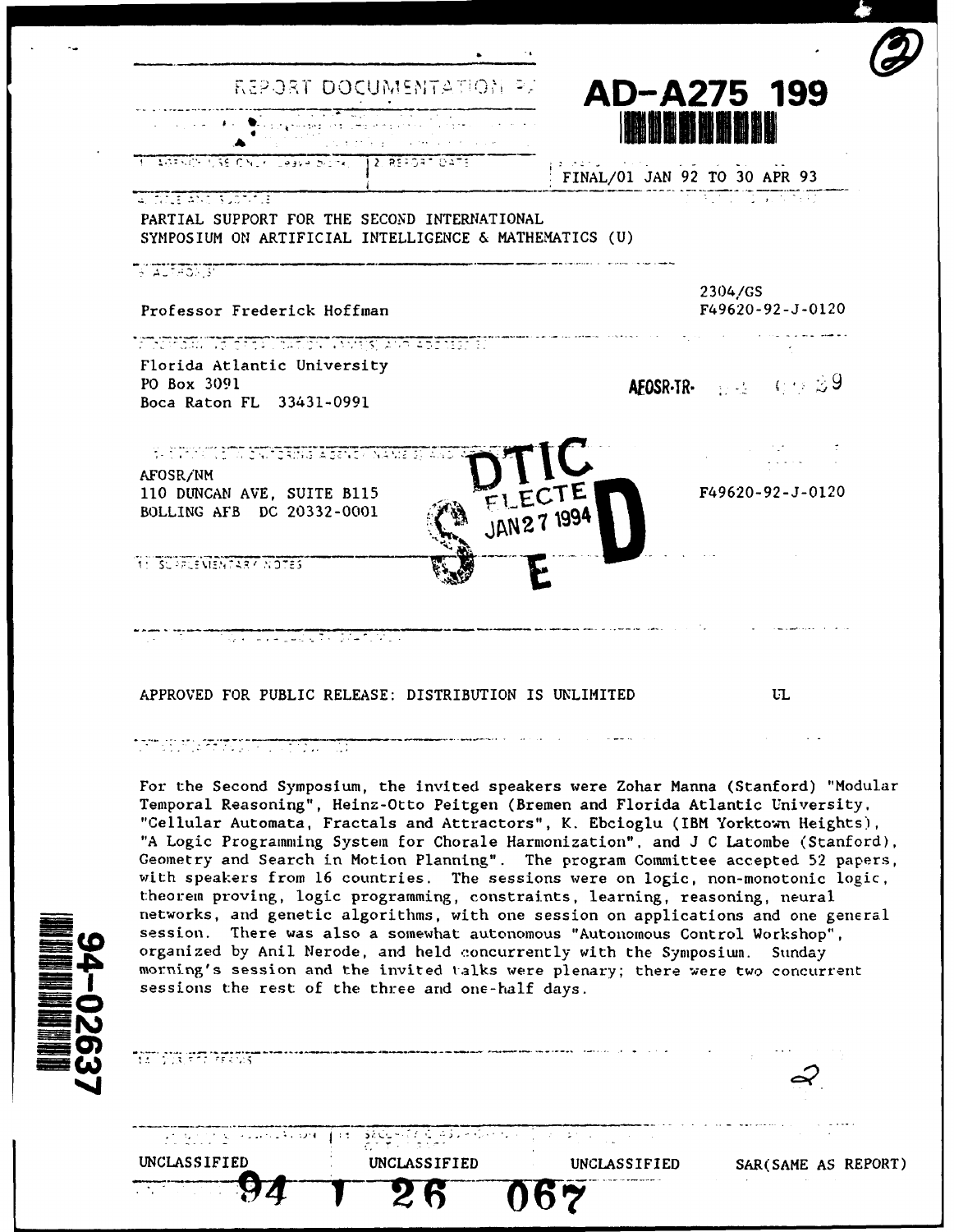April 22, 1993 Report to Alr Force Office of Scientific Research, on the Second Internationhal Suymposium on Artificial Intelligence and Mathematics January 5-8, 1992

For the Second Symposium, the invited speakers were Zohar Manna<br>
(Stanford) "Modular Temporal Reasoning," Heinz-Otto Peitgen (Bremen<br>
and Florida Atlantic University, "Cellular Automata, Fractals and<br>
Attractors," K. Ebcio For the Second Symposium, the invited speakers were Zohar Manna (Stanford) "Modular Temporal Reasoning," Heinz-Otto Peitgen (Bremen) and Florida Atlantic University, "Cellular Automata, Fractals and (Stanford), "Geometry and Search in Motion Planning." The program Committee accepted 52 papers, with speakers from 16 countries. The sessions were on logic, non-monotonic logic, theorem proving, logic programming, constraints, learning, reasoning, neural networks, and genetic algorithms, with one session on applications and one<br>general session. There was also a somewhat autonomous "Autonomous general session. There was also a somewhat autonomous "Autonomous<br>Control Workshop," organized by Anil Nerode, and held concurrently Control Workshop," organized by Anil Nerode, and held concurrently<br>with the Symposium... Sunday morning's session and the invited talks with the Symposium. Sunday morning's session and the invited talks<br>were plenary; there were two concurrent sessions the rest of the three and one-half days.

> The authors of papers at the Symposium were encouraged to submit The authors of papers at the Symposium were encouraged to submi-<br>final versions of the papers for possible publication in special final versions of the papers for possible publication in special volumes of the journal, Annals of Mathematics and Artificial Intelligence. One of these volumes is in press, and others will follow, as the refereeing process continues. AFOSR support is, of<br>course acknowledged in these publications AFOSP was the only course, acknowledged in these publications. AFOSR was the only sponsor of the Symposium outside the University.

> AFOSR funds were allocated, in our reckoning, to pay parts of these AFOSR funds were allocated,<br>items, which total \$17,500 Expenses at FAU:

ses at FAU:<br>student aide - 500.00

| student aide          | 500.00 |
|-----------------------|--------|
| phone:                | 200.00 |
| printing:             | 500.00 |
| postage:              | 600.00 |
| copying:              | 500.00 |
| supplies:             | 300.00 |
| local travel          | 200.00 |
| credit card fee300.00 |        |
| administration2400.00 |        |

(Division of Continuing Education)